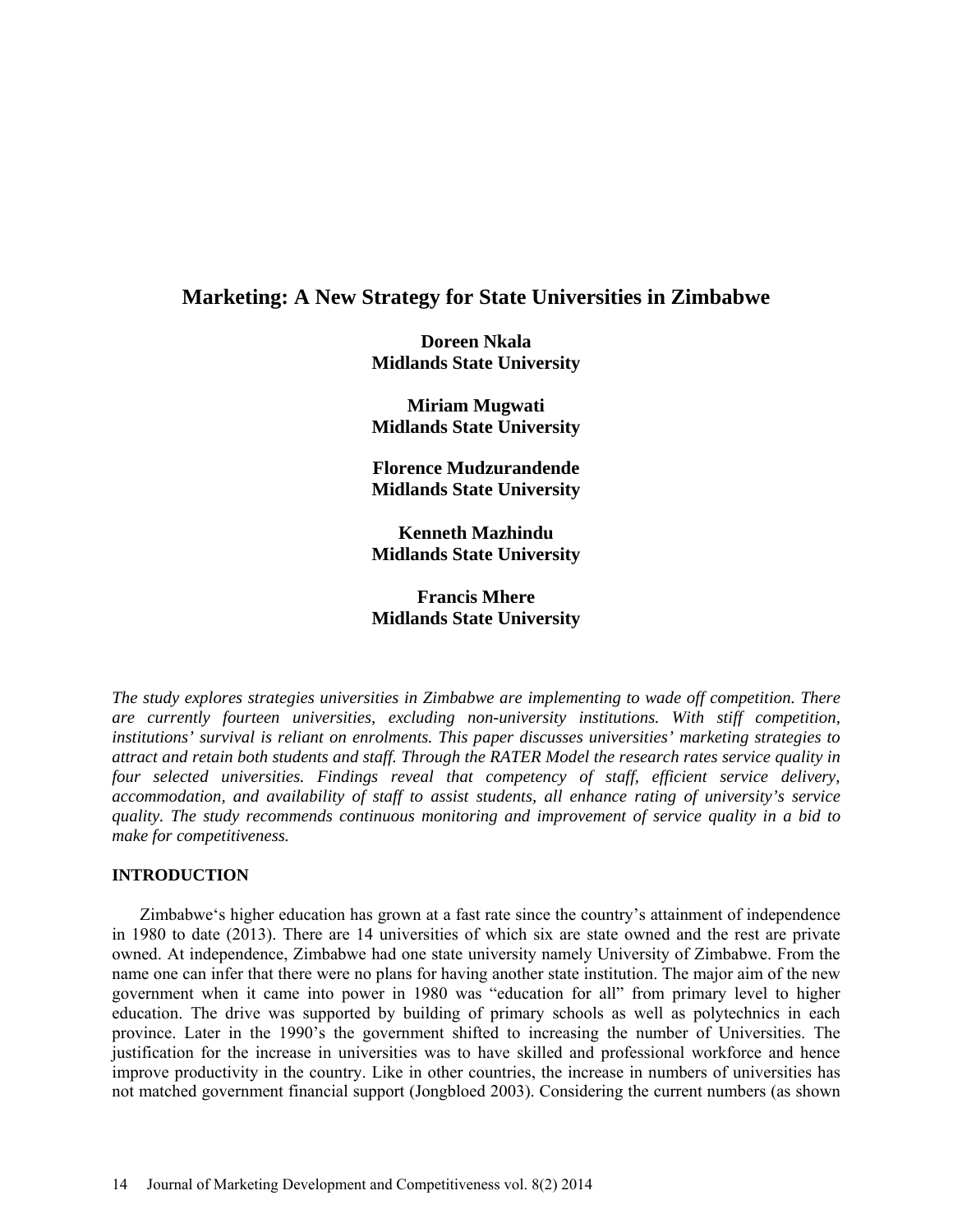in Table 1 below) of universities, teachers' colleges and polytechnics in Zimbabwe, competition has become fierce as they fight for the same "A level" school leavers. This fight has resulted in brand names in the educational sector being the basis for university's ability to attract prospective students. This has imperatively led to Zimbabwe's higher educational sector acknowledging Keller's (2004) assertion that there comes a time when organisations now realise that brand names are a valuable asset making the services and products they offer to be linked with their brand names. The same notion is supported by Whilsman (2008) who suggests that to create strong brands organisations should deliver and maintain what they promise. Furthermore Foster and Hemsley (2001) also note that most universities are investing in marketing departments to try and get recognition of their brands. The marketing of higher learning services has been supported by Brown and Oplatka (2006) who have conclude that the marketing of universities is now a global phenomena. The high level of marketing in universities has also been experienced in other countries such as Australia and the UK, (Binsardi and Ekwulugo, 2003 ); Holland, (Jonbled,2003 ) and a number of countries in Africa (Ivy, 2001; Maringe and Foskett, 2002). The authors of this paper note that the benefits of marketing efforts in universities and their role in attaching students to their brands have not been fully explained. The purpose of this study is to therefore analyse the level of emotional marketing in state universities in Zimbabwe. The higher education sector in Zimbabwe has seen high growth rate. Table 1 below shows the establishment of universities which has been increasing year after year. The list shows even the latest upcoming universities like Gwanda and Mutare.

| <b>Year of Establishment</b> | <b>Institution</b>                            | <b>Status</b> |
|------------------------------|-----------------------------------------------|---------------|
| 1894                         | Solusi University                             | Private       |
| 1955                         | University of Zimbabwe                        | <b>State</b>  |
| 1988                         | Harare Institute of Technology                | <b>State</b>  |
| 1991                         | National University of Science and Technology | <b>State</b>  |
| 1992                         | Africa University                             | Private       |
| 1996                         | <b>Bindura University</b>                     | <b>State</b>  |
| 1999                         | Great Zimbabwe                                | <b>State</b>  |
| 1999                         | Catholic University                           | Private       |
| 2001                         | Chinhoyi                                      | <b>State</b>  |
| 2002                         | <b>Women University</b>                       | Private       |
| 2005                         | Lupane                                        | <b>State</b>  |
| 2012                         | Gwanda State                                  | <b>State</b>  |
| 2013                         | Mutare                                        | <b>State</b>  |

**TABLE 1 ESTABLISHMENT OF UNIVERSITIES IN ZIMBABWE**

Of the selected universities are Midlands State University (MSU) established in 2000, but now boasting of more than 15000 students on record, followed by University of Zimbabwe (UZ) which has an estimated number of 8611 students which is 5389 less than that of MSU, a fairly new institution. UZ's enrolment has not been on the rise in the past years although lower than that of some of the fairly newly established universities despite it being the first state university in the country. National University of Science and Technology (NUST ) and Chinhoyi University of Technology (CUT) have a total of 10018 which is 3982 less than that of MSU alone as at 2011 enrolment statistics. This study basing on the enrolment estimates would want to assess the level of emotional attachment of both students and staff to the brands of the different state universities in Zimbabwe.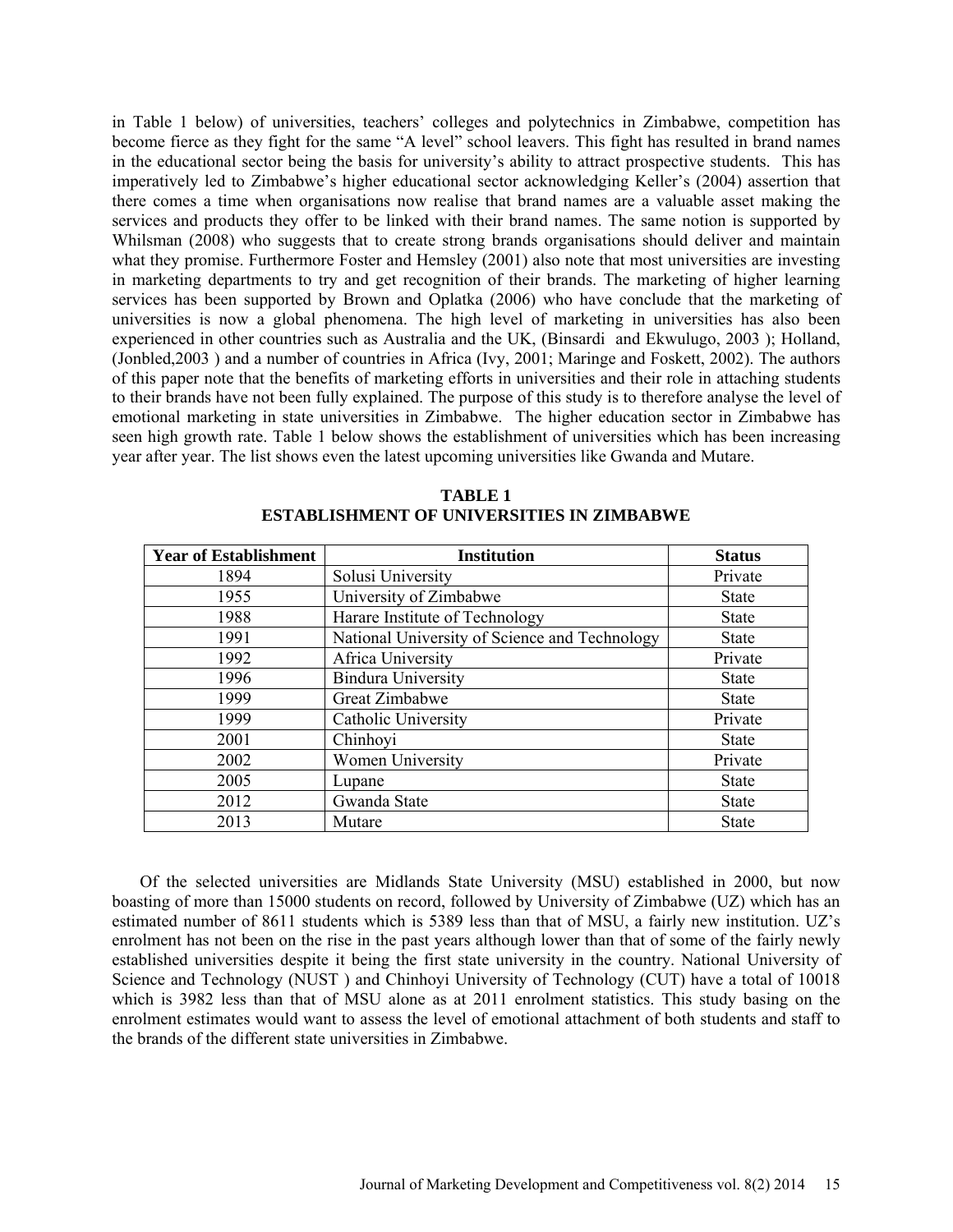### **TABLE 1.2 ESTIMATED ENROLMENT STATISTICS OF FOUR SELECTED ZIMBABWE'S STATE UNIVERSITIES**

| Year        | <b>Chinhoyi</b><br><b>University</b> | <b>Midlands State</b><br><b>University</b> | <b>National University of</b><br><b>Science Technology</b> | <b>University of</b><br><b>Zimbabwe</b> |
|-------------|--------------------------------------|--------------------------------------------|------------------------------------------------------------|-----------------------------------------|
|             | of Technology                        |                                            |                                                            |                                         |
| <b>2000</b> |                                      | 1736                                       | 2049                                                       | 7335                                    |
| 2005        | 2268                                 | 10508                                      | 4749                                                       | 6521                                    |
| 2006        | 2598                                 | 11348                                      | 5503                                                       | 7132                                    |
| 2007        | 3352                                 | 10733                                      | 5531                                                       | 5784                                    |
| 2008        | 2493                                 | 10495                                      | 5070                                                       | 4827                                    |
| 2009        | 3135                                 | 8458                                       | 4924                                                       | 5241                                    |
| 2010        | 4079                                 | 9616                                       | 4549                                                       | 7425                                    |
| 2011        | 4594                                 | 14000                                      | 5424                                                       | 8611                                    |

The differences in enrolment figures demonstrate the need to differentiate one university from the other as competition intensifies. Based on these figures the researchers make an effort to establish if emotional attachment to a brand contributes to the university that students and staff would want to be associated with.

The need to create more distinct brand identities is emphasised by Durkin et al  $(2012)$ . Foskett  $\&$ Brown (2001) also note that most Universities are investing in marketing departments. However, Frank and Cook (1995) support the need for marketing activities in universities when they express that higher learning is now a business. Furthermore, the authors explain that small differences in brand perceptions give rise to enormous differences. The small differences could be a result of emotional marketing.

Arguments on the impact of marketing on the performance of universities have been put across by Baldwin and James, (2000). At the same time benefit of universities equipping themselves with information that gives them a competitive advantage has been expressed (Binsardi and Ekwulogo, 2003). It is the assumption in this study that emotional marketing is an important strategy to equip state universities with a competitive advantage. The basis for reputation has been linked to physical facilities which is quite developed in developed countries and might not be an important factor in less developed countries like Zimbabwe.

### **LITERATURE REVIEW**

Universities by their nature are in the service industry and service encounters somehow have an impact on the way customers would perceive a brand. The way service providers are reliable, empathetic; respond to customers, give assurance of the quality of service to be received and the tangibles complementing the service being provided play a role in determining how customers will see a brand. Stakeholders therefore, develop emotional attachment based on the attributes of service quality by Zeithaml and Parasuraman (2006) which are reliability, assurance, empathy, responsiveness and tangibles.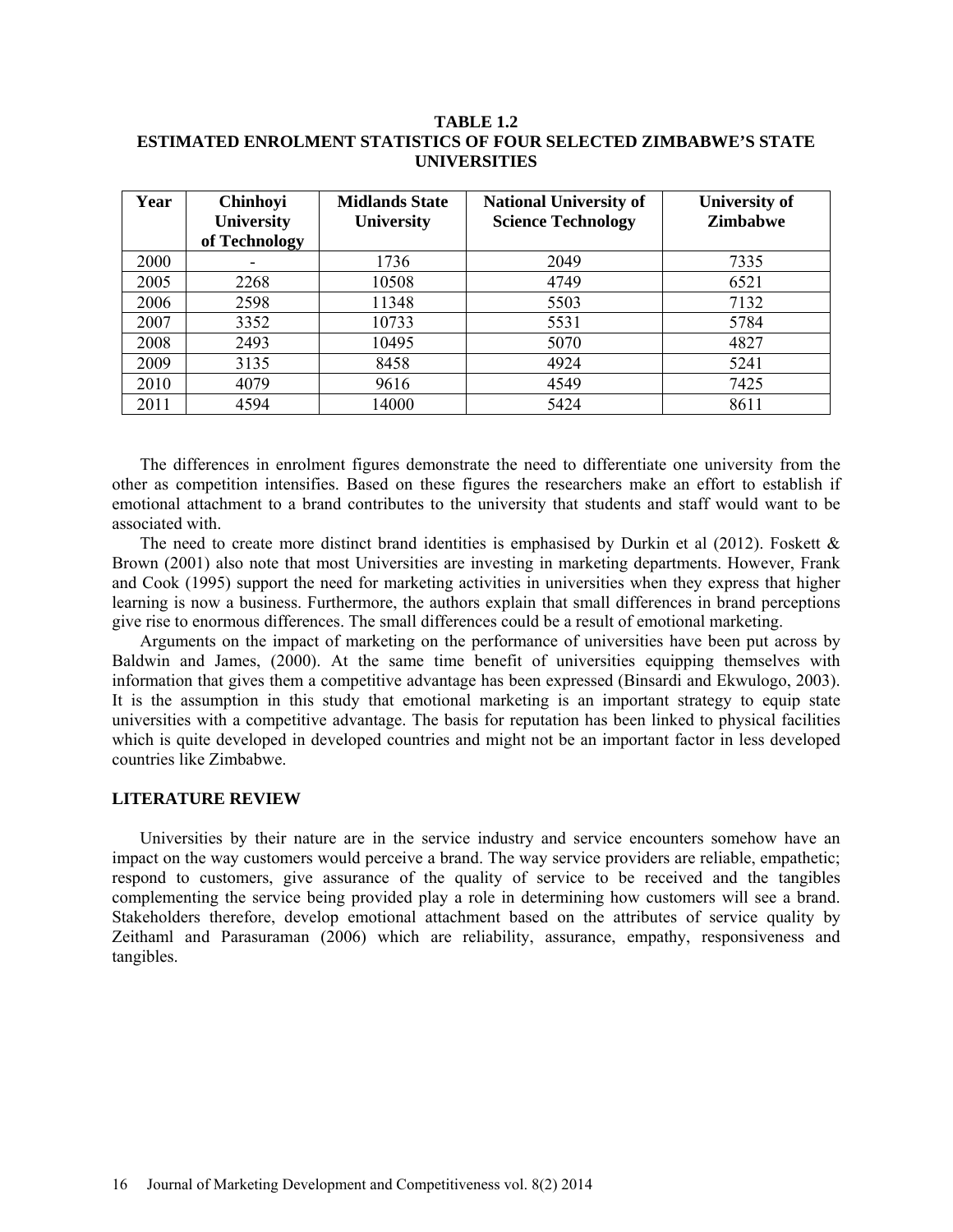### **FIGURE 1 CONCEPTUAL FRAMEWORK**



#### **EMOTIONAL MARKETING**

Kohls (1998) says emotional marketing is the highest level of marketing, it is to win and occupy the hearts of customers, and yet Gaski (2004) views the concept as an organization's effort to add one element to its marketing strategy and having confidence it would differentiate to brand from competitor. These company efforts are supposed to lead to make customers loyal and increase profits, (Hunt, 2007). Emotional marketing has been widely linked to trading goods and not services; this has been a limitation of literature. Bejon (2005) argues that students must be considered just like any other customer, implying that emotional marketing must also be extended to institutions of higher learning. Moreover, the need for emotional marketing in higher education is emphasized by Emery et al (2003) who propose that the contract between universities and students is not that of a one off purchase but is a lifetime contact.

The authors of this paper here argue that while students might not become customers per se but in a way they are. This is because of the fact that Universities existence is influenced by the availability of students. From this basis it becomes important for institutions to ensure emotional marketing exists and is practised.

Kotler and Fox (1995) and Domino et al (2006) note the importance of marketing in universities for the purpose of making students loyal; but do not outline the marketing strategy to be utilised. The explanation seems to imply that students remain in universities forever like loyal customers. Durkin, McKenna and Cummins (2012) suggest that the issue of marketing is relatively new but they highlight the common marketing activities as; open days, advertising campaigns through various media, alumni events, engaging corporate, interfacing with international academic world, website development, outreach programs, newsletters, newspaper supplements and brochures. All these events are undertaken in order to ensure there is customer engagement. Thus universities are going out of their way to market their institutions. The heavy investment in various activities comes at a continuous cost thus it requires continuous / sustainable income. This can only be done through admission of students who are prepared to pay. However Emery et al ( 2003 ) say students should never be treated like customers who when they buy the price is linked and attached to value. Clayson and Haley (2005) also argue that after paying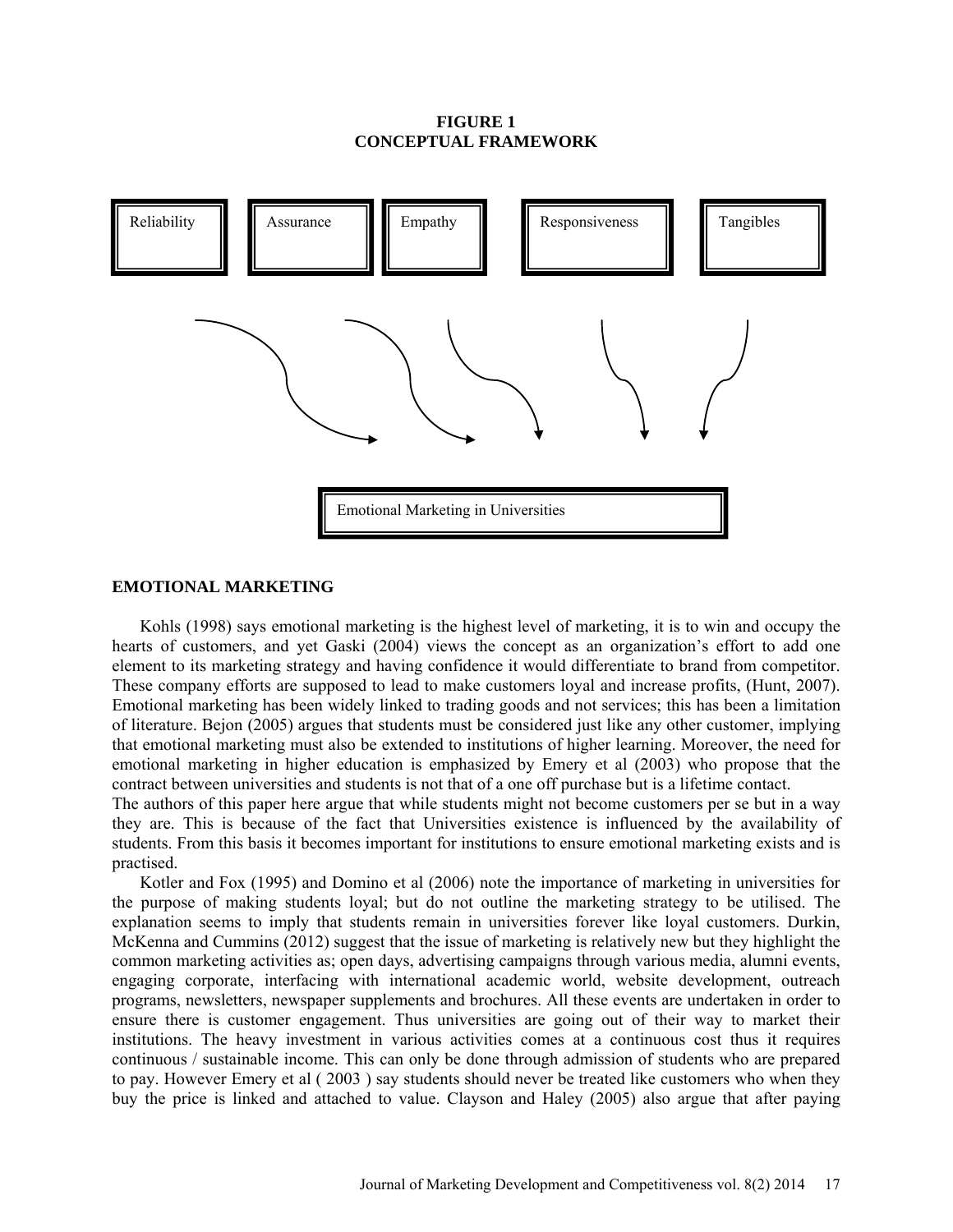students should anticipate receiving higher grades in relation to what they would have paid. If students are considered as consumers of experience as suggested by Yunker and Yunker (2003) then universities should make efforts to make the experience a memorable one and thus create feature value for universities. This is supported by Scott , Grebennikov and Shah ( 1998 ) who say that special experience at a university gives the institution an edge over others. This suggests that challenges are always there with service provision (Palmer 2008, Assel 1985, Blankson and Kalatatis 2007).

# **MEASURING SERVICE QUALITY IN UNIVERSITIES**

The quality of service experienced by university students can be measured through the use of service dimensions as suggested by Zeithmal (1990). The five dimensions are reliability, assurance, tangibles, empathy and responsiveness.

**Reliability** – it's when the firm provides its customers with the right services at the right time and without mistakes from the beginning.

**Assurance** – the customers believe in the firm and feel safe with the service provided. The employees are service minded and professional with sufficient knowledge.

**Empathy** – the firm tries to solve its customer's troubles in the best way and always acts in the best interest of its customers.

**Responsiveness** – the firm gives its customers proper service and is always service minded.

**Tangible** – the physical evidence of an institution.

Briggs ( 2006 ) and Choudbury et al ( 2008) believe that the service quality attributes build the reputation of a university, thus determining whether the university is good or bad.

#### **METHODOLOGY**

#### **Participants and Setting**

This study is based on Zimbabwe's higher education sector. Both staff and students' experiences during interaction with different institutions selected namely MSU, UZ, CUT and NUST. The research participants were former and current students as well as former employees and current employees as these were easy to locate. Moreover, due to the nature of the higher education product, that is, it is a voluntary step as most Zimbabweans do not go beyond the secondary education level. In this research staff members are defined as an individual or individuals that work or worked for any state university in the past eleven years. The students also include both masters and under graduates in their final year because these would have been with the institution for at least more than 12 months and have used almost all the facilities in the institution and have interacted with different university staff members during their learning period. Another argument for targeting post graduate students was that the probability for the group to have used same university facilities during undergraduate studies and coming back t the same institution for the post graduate studies thus making it possible for them to compare their university experiences. This would make the data obtained from the research reliable.

To complement the data from the university staff, the researchers also narrate their own experiences with universities they have or are working for.

Universities were chosen as the case portfolio for the research. These are MSU, UZ, CUT and NUST; employees were also selected to participate in the interviews that the researchers conducted.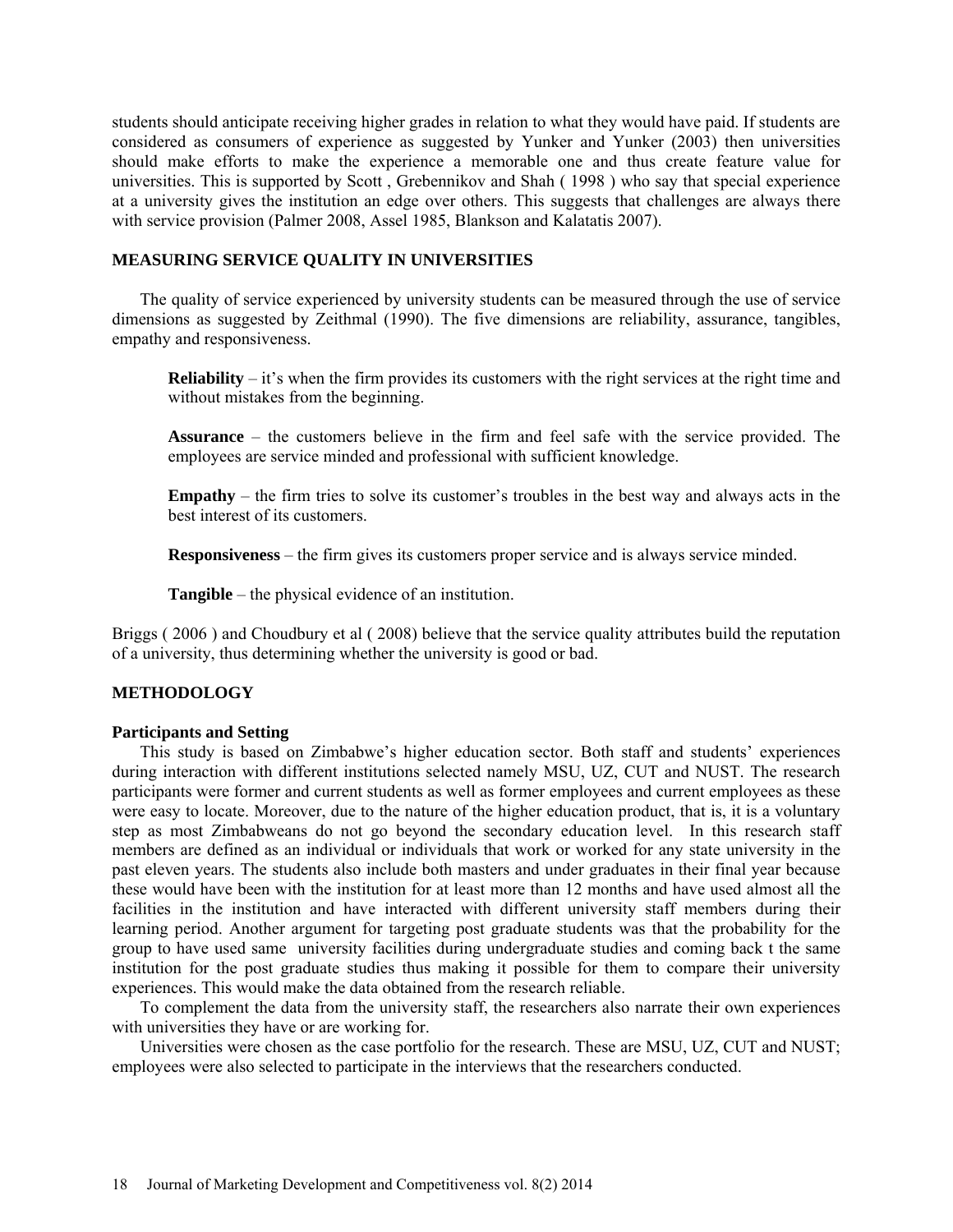#### **Sample and Sampling Procedure**

A total of 410 students responded to the questionnaire, whilst interviews were conducted with 16 university non academic staff and 80 academic staff. Judgmental sampling was initially used in selecting the universities. The criterion for selection was the estimate enrolment figures of universities. This technique was preferred because 14 universities were considered in the initial population. However, some of the universities had low enrolment numbers and were fairly new in the market thus staff members were also assumed to be new in the system so such participants were not part of the sample frame for this study. Snowball sampling was adopted when selecting staff participants. Researchers relied on references from chairpersons from various departments to select University Staff to participate in the research. Chairpersons had knowledge of those employees who had been at the university for a period of more than a year. The researchers made use of the departmental data base to identify undergraduate and postgraduate students. Convenient sampling was used to select these participants because those that were easily accessible and willing to participate in the study finally constituted the research sample.

#### **Instrumentation**

This paper is based on both quantitative and qualitative data derived from questionnaires distributed and in-depth, semi-structured interviews carried out with 16 non academic employees and 80 academic staff. The study used a collective case study approach, which investigated, through a questionnaire completed by students and discussions with university employees, the students' service experiences in universities.

The questionnaire was the major instrument in this research. The researchers adopted a questionnaire developed by Kandampully et al (2001) and adapted it in line with the objectives of the study thus allowing the researchers to measure levels of service quality in state universities in Zimbabwe. The instrument had 44 items addressing the 5 attributes of the RATER Model by Parasuraman, (1988). The questionnaire was divided into section A and section B. Section A measured the students' expectations of service delivery, whilst section B measured students' perceptions of the service delivery in the higher education sector. Interviews with staff were held as a follow up to getting clarification from the responses that students had provided through the questionnaires.

#### **Data Analysis Procedure**

Content analysis was used to analyze data from the interviews. Interviews were also analyzed to the attributes of the RATER Model. SPSS was used to analyse quantitative data from the questionnaires.

# **RESEARCH FINDINGS**

Below is a summary of findings from the research:

#### **Students' Experiences of University Emotional Marketing During Interaction**

To analyse the higher education sector's students experiences the researchers determined the gap in emotional marketing. This enabled the researchers to clearly articulate the level of emotion that was being experienced by both staff. The results therefore, first present students expectations of the higher education sector, then the students' perceptions of the sector during interaction under the 5 attributes of modified Emotional Marketing by Parasuraman, (1988). Students ranked questionnaire items on a scale of 1-5 where 1=strongly disagree and 5=strongly agree. Using the Service Networks model by (Ghosh and Craig 1986) the emotional marketing gap is determined. We are accustomed to thinking about service providers individually. Nevertheless, in many service scenarios, an entire network of service providers is required to provide the complete service that the customer requires model modified to rate the level of emotional marketing.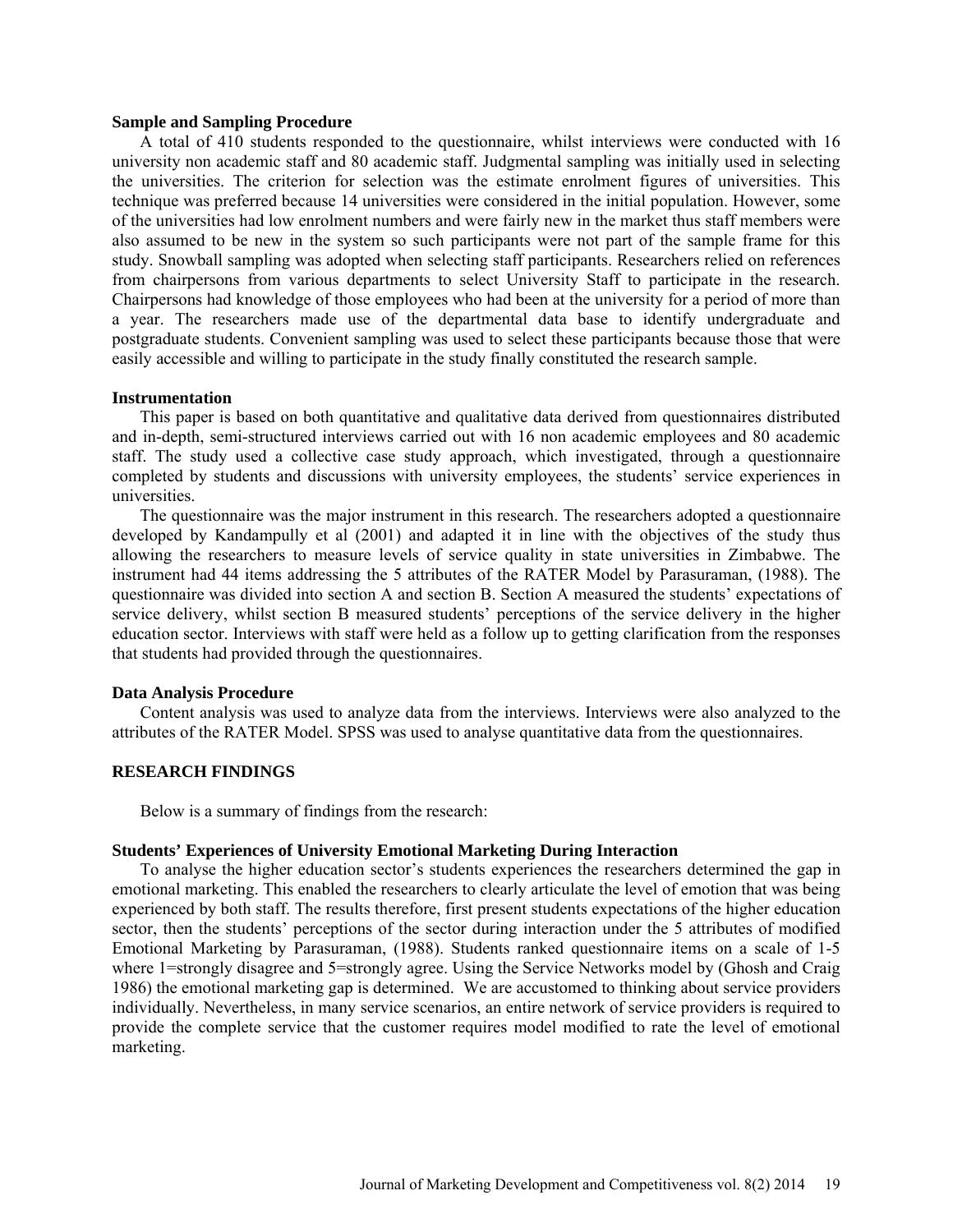#### *Responsiveness*

Responsiveness of staff was measured in terms of staff's knowledge to answer students' enquiries; university's operational hours, staff having students' best interest and their ability to understand students' needs. The table below gives the students' responses with respect to these staff characteristics.

|      | <b>Staff Have</b> | University Has | <b>Staff Have</b>     |                               |
|------|-------------------|----------------|-----------------------|-------------------------------|
|      | Knowledge to      | Convenient     | <b>Best Interests</b> | Understand                    |
|      | Answer            | Hours to All   |                       | of Students at Specific Needs |
|      | <b>Students</b>   | Students       | Heart                 | of Students                   |
| Mean | 4.3905            | 4.4905         | 4.3429                | 4.4190                        |

**TABLE 3 RESPONSIVENESS OF STAFF AT AN EXCELLENT STATE UNIVERSITY**

The means for the four characteristics; staff knowledge, convenient operational hours, staff having students' best interests and understanding students' needs were 4.3905, 4.4905, 4.3429 and 4.4190 respectively giving an average mean of 4.410725. Students' expectations of responsiveness are highly rated.

The respondents' perceptions of the same attribute during interaction were different. The mean scores for the four characteristics give an average mean of 2.42855 (see Table 4 below). The findings from the discussions reveal that students would not always get a service any time only at specified times, but even during those specified hours staff might not be available or busy with something else. Other interviewees noted that "you find notices by the door- busy now" The majority of the chairpersons interviewed indicated that unavailability of staff was because of several responsibilities that are given to lecturers among them supervision of dissertation, work related learning students, actual teaching, research, resulting in staff that were available being overwhelmed by the amount of work that was available at the time.

**TABLE 4 RESPONSIVENESS OF STAFF DURING INTERACTION AT STATE UNIVERSITIES**

|      | Staff have<br>knowledge to<br>answer students | University has<br>convenient<br>operational hours<br>to all students | Have best<br>interests at<br>heart | Understand<br>specific needs of<br>students |
|------|-----------------------------------------------|----------------------------------------------------------------------|------------------------------------|---------------------------------------------|
| Mean | 2.4619                                        | 2.5619                                                               | 2.3190                             | 2.3714                                      |

Furthermore, the interview results showed that staff was unable to respond to their requests satisfactorily and in some instances would tell them that the person that could attend to their queries and requests was unavailable. The interests of the students were not prioritized by staff. Some state universities have no adequate lecture rooms resulting in congestion and failure to give individualised attention. Consequently some interviewees pointed out that they had to do use outside shade rooms for discussions as students among themselves.

### *Assurance*

Staff behaviour, courteousness when serving students and the students' feelings of safety when transacting with state universities, were the metrics that we used to determine the level of service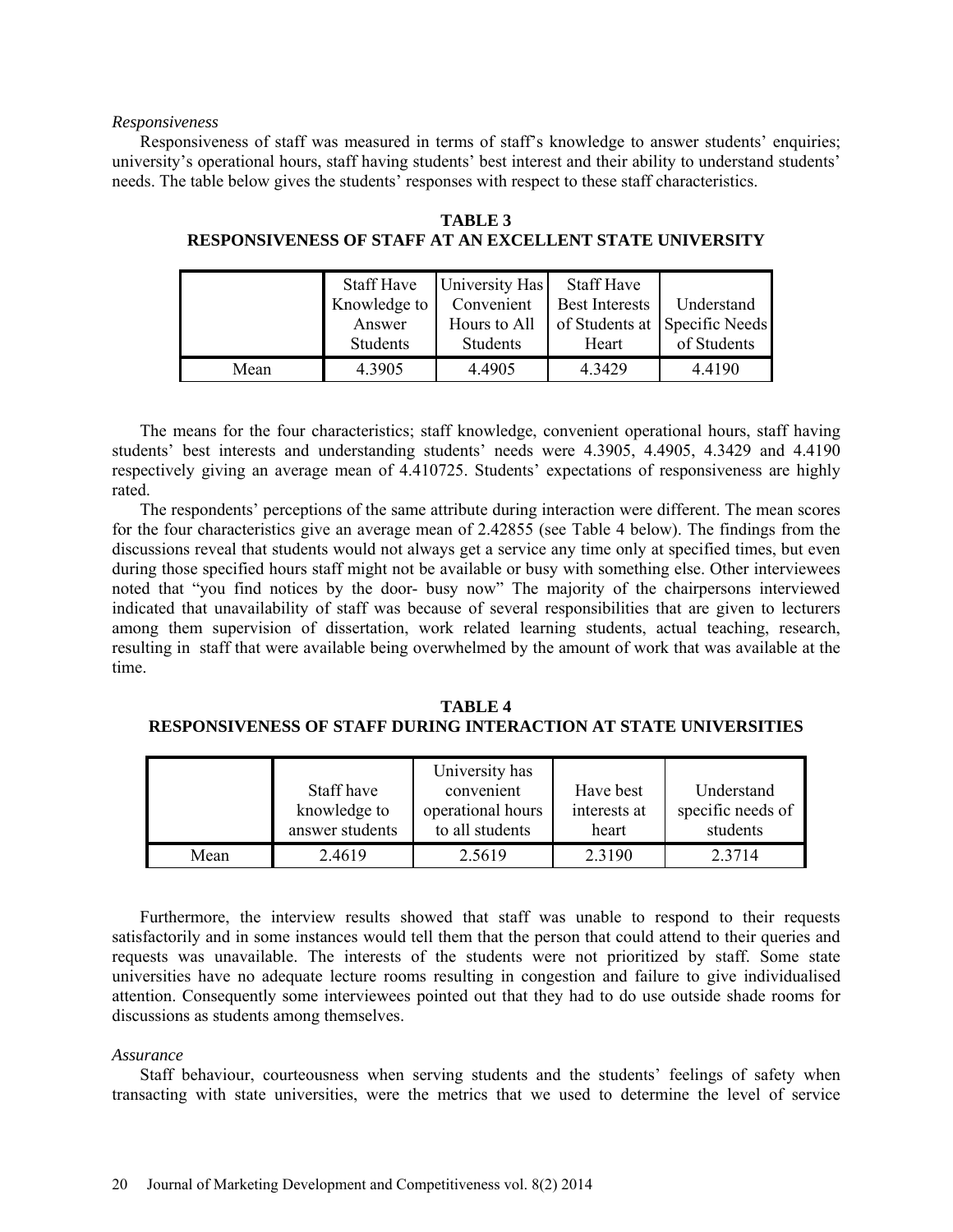assurance that students expect from universities. The respective mean scores were; 4.5; 4.6 and 4.3 suggesting that university students highly value this attribute in university service delivery (Table 5). The students' service experiences, during interaction, with respect to the different constructs of service assurance were contrary to their expectations. From the interviews held with the students, it was found that students were not safe transacting with university staff. This construct had a low mean score of 1.9. The interviewees expressed concern over the pricing of different modes of entry despite writing the same examination. They strongly felt that the prices charged for services were rather too exorbitant. Fees changes were noted every semester, items like ancillary fees did not satisfy the students.( building, medical aid, general purpose fees). The university staff mentioned that the fees levels were meant to compensate for government failure to fund timely or failure to fund during different semesters. It was therefore only through varying ancillary fees than to vary tuition fees which is government controlled.

**TABLE 5 SERVICE ASSURANCE FROM STAFF AT EXCELLENT STATE UNIVERSITY**

|      | Behaviour of  |               | <b>Staff</b>   |
|------|---------------|---------------|----------------|
|      | staff instils | Students feel | consistently   |
|      | confidence in | safe in their | courteous with |
|      | students      | transactions  | students       |
| Mean | 4.5048        | 4 6429        | 4.3857         |

Moreover, interviewed students noted that their valuables and personal belongings were not safe at state university premises. Staff also confirmed these misfortunes that befell their students but indicated that the composition of the student body is so varied from the poorest to the richest hence the problem persist. To try and mitigate the thefts some state universities had secured services of security who have become localised to make them part of the university family.

The above students' experiences explain the ratings of the constructs displayed in table 6 below.

# **TABLE 6 SERVICE ASSURANCE FROM STAFF DURING INTERACTION WITH STATE UNIVERSITIES**

|      | Behaviour of  |               | <b>Staff</b>   |
|------|---------------|---------------|----------------|
|      | staff instil  | Students feel | consistently   |
|      | confidence in | safe in their | courteous with |
|      | students      | transactions  | students       |
| Mean | 2.5095        | 1 9190        | 2.3048         |

### *Tangibles*

Students' expectations of state university equipment, physical facilities, staff grooming and any other university materials were rated as shown in the table below.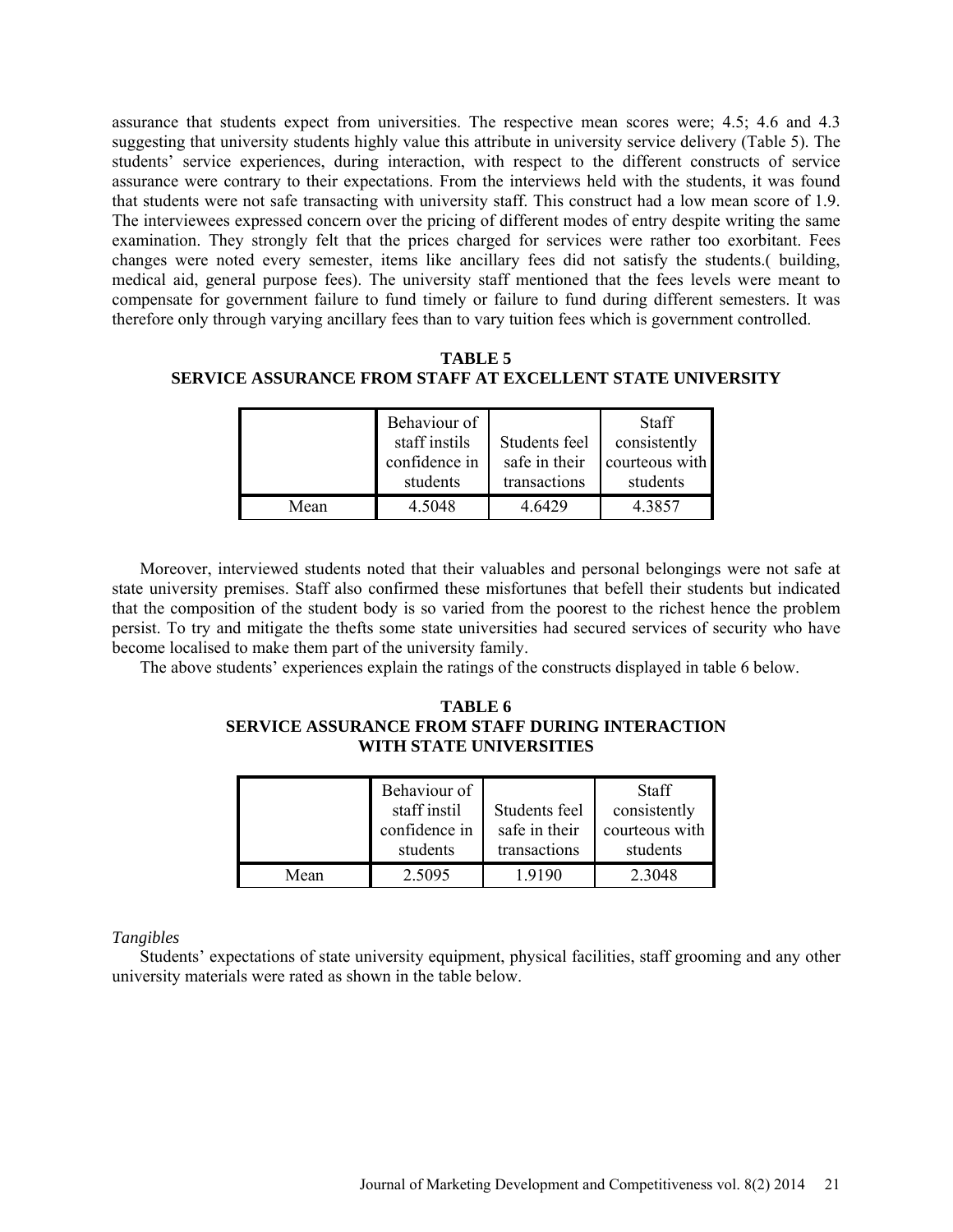# **TABLE 7 STUDENTS EXPECTATIONS OF STATE UNIVERSITY TANGIBLES**

|      | Modern<br>looking<br>equipment | Physical<br>facilities visual<br>appealing | Staff appear<br>neat | Materials<br>associated with<br>service |
|------|--------------------------------|--------------------------------------------|----------------------|-----------------------------------------|
| Mean | 4.7381                         | 4.8762                                     | 4.8857               | 4.5381                                  |

The mean scores for the four characteristics ranged from 4.5381 and 4.7381. The high rankings by research respondents show the importance that university students place on the construct of physical evidence.

Table 8 gives the mean scores of students' perceptions of their encounters with the four constructs of physical evidence we used to determine their experiences during interaction with state universities

# **TABLE 8 STUDENTS PERCEPTIONS OF TANGIBLES DURING INTERACTION WITH STATE UNIVERSITIES**

|      | Modern<br>looking<br>equipment | Physical<br>facilities visual<br>appealing | Staff appear<br>neat | Materials<br>associated with<br>service |
|------|--------------------------------|--------------------------------------------|----------------------|-----------------------------------------|
|      |                                |                                            |                      |                                         |
| Mean | 2.7714                         | 2.5857                                     | 2.8048               | 3.0952                                  |

The mean scores are above 2.5 for all the four variables. The appearance of buildings, equipment, staff and other university materials were mediocre. During interviews the interviewees highlighted that the some buildings were still in good condition but lacked maintenance, besides most of the buildings were being over stretched to accommodate large numbers yet they were meant originally to accommodate fewer students. The outside appearances were good around the administration blocks and poor in the rest of the premises. The lawns were now brown in colour; where there were air conditioners were not working and broken tiles on floors. Some students said some universities had been turned into mini schools as they were now accommodating students who were on bridging programmes. Other interviewees highlighted that the power outages resulted in dark hallways and rooms. One respondent noted that "candle lit" studies had become common in Zimbabwe because of the power outages.

# *Empathy*

An average score of 4.45 was calculated for students expectations with respect to empathy (see table 8) whilst that for perceptions of whether university staff was empathetic during interaction was pegged at 2.26 (see table 9 under appendix)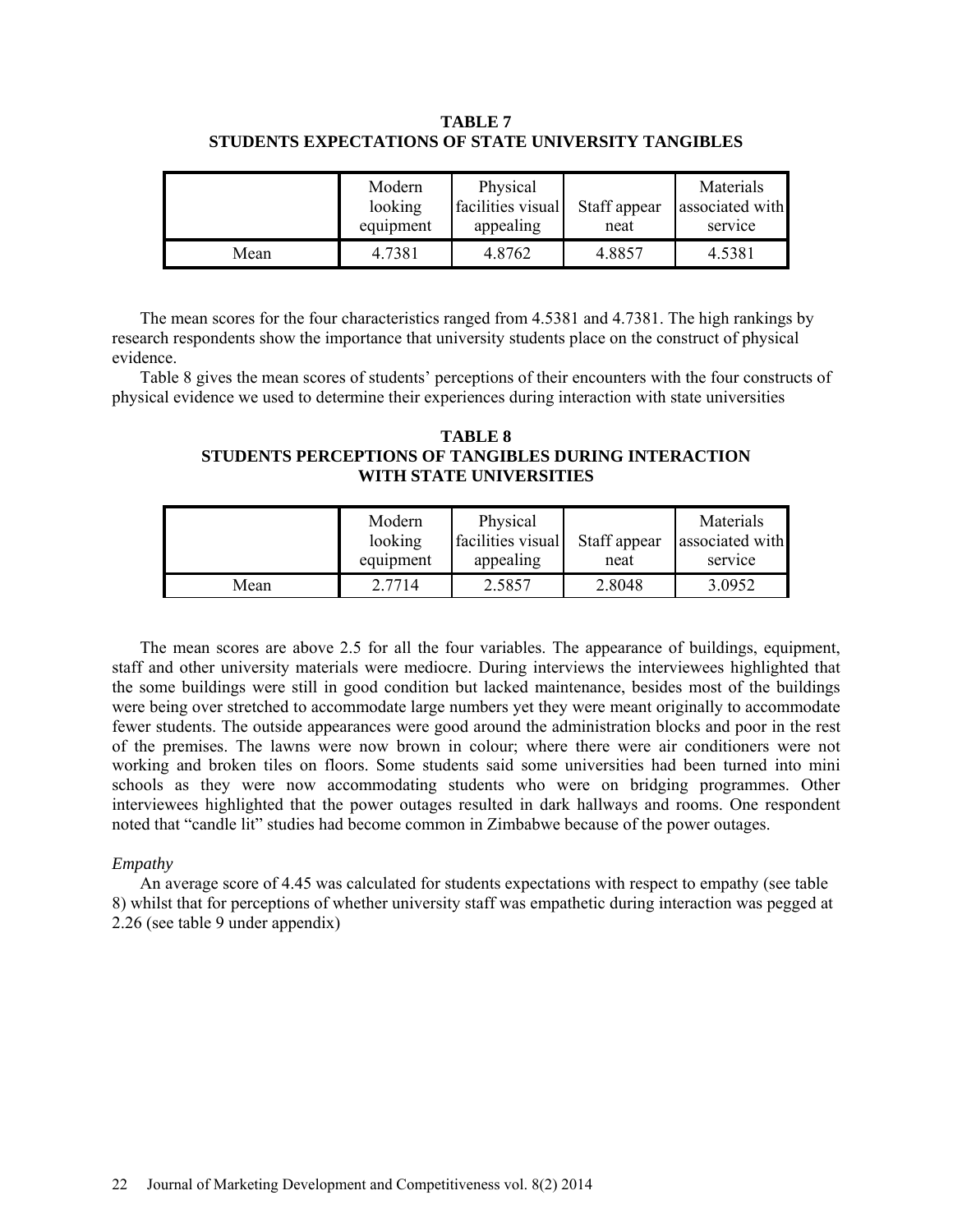|      | Tell exactly<br>when service<br>will be offered | Give prompt<br>service to<br>students | Staff always<br>willing to<br>help<br>students | Staff never<br>too busy to<br>respond | Staff give<br>individualis<br>ed attention | Staff give<br>students<br>personal<br>attention |
|------|-------------------------------------------------|---------------------------------------|------------------------------------------------|---------------------------------------|--------------------------------------------|-------------------------------------------------|
| Mean | 4.4667                                          | 4.6952                                | 4.7048                                         | 4.3619                                | 4.2810                                     | 4.1905                                          |

**TABLE 8 STUDENTS EXPECTATIONS OF EMPATHETIC STAFF**

The mean figure for time service would be offered to students was the lowest at 1.65. This poor service experience also emerged from the interview results. "You would place an appointment for dissertation supervision and wait forever" narrated one respondent. Another respondent indicated that on one occasion he telephoned for work related learning supervision only to get supervision when his contract had expired.

### *Reliability*

Ratings of students' expectations for service reliability were rated high at above 4 (see table 10 under appendix). However, students' experiences during interaction were rated as shown in table 11. Students' perceptions had an average mean score of 2.10284

|      | Promises<br>to do | Show<br>genuine |            |                                               |        |
|------|-------------------|-----------------|------------|-----------------------------------------------|--------|
|      | something         | interest in     | Perform    | Provide                                       |        |
|      | by a certain      | solving         |            | service right services at the Insist on error |        |
|      | time              | problems        | first time | time promised free service                    |        |
| Mean | 2.0857            | 2.1952          | 1.9571     | 2.1524                                        | 2.1238 |

**TABLE 8 STUDENTS EXPECTATIONS OF EMPATHETIC STAFF**

Findings from the interviews showed that many service errors were observed from university staff. Students were served reluctantly promises to deliver service at a certain time and as promised were not honoured.

### **CONCLUSIONS AND RECOMMENDATIONS**

Based on the scores of the five attributes used to rate emotional marketing: Responsiveness (2.4) Assurance (1.9), Tangibles (2.5) Empathy (1.65), Reliability (2.10), giving an overall rating of 2.11 level of emotional marketing is still low in state universities, this is in line with Bunzel (2007) that some universities can be viewed as complacent when it comes to enhancing their brand image. However with the ranking of institutions which gives the push for brand recognition and brand visibility higher learning institutions need to initiate positive emotional rating through their staff. State universities equipment and matching with times and numbers thus there is need to use part of the fees to improve lecture rooms and accommodation facilities in order to improve the learning environment.

Whilst universities are making students pay for medical improvements a required in the general physical facilities, thus adequacy, availability especially accommodation to ensure d that good hygienic standards are maintained, whilst this was not a health research health concerns were expressed interviews.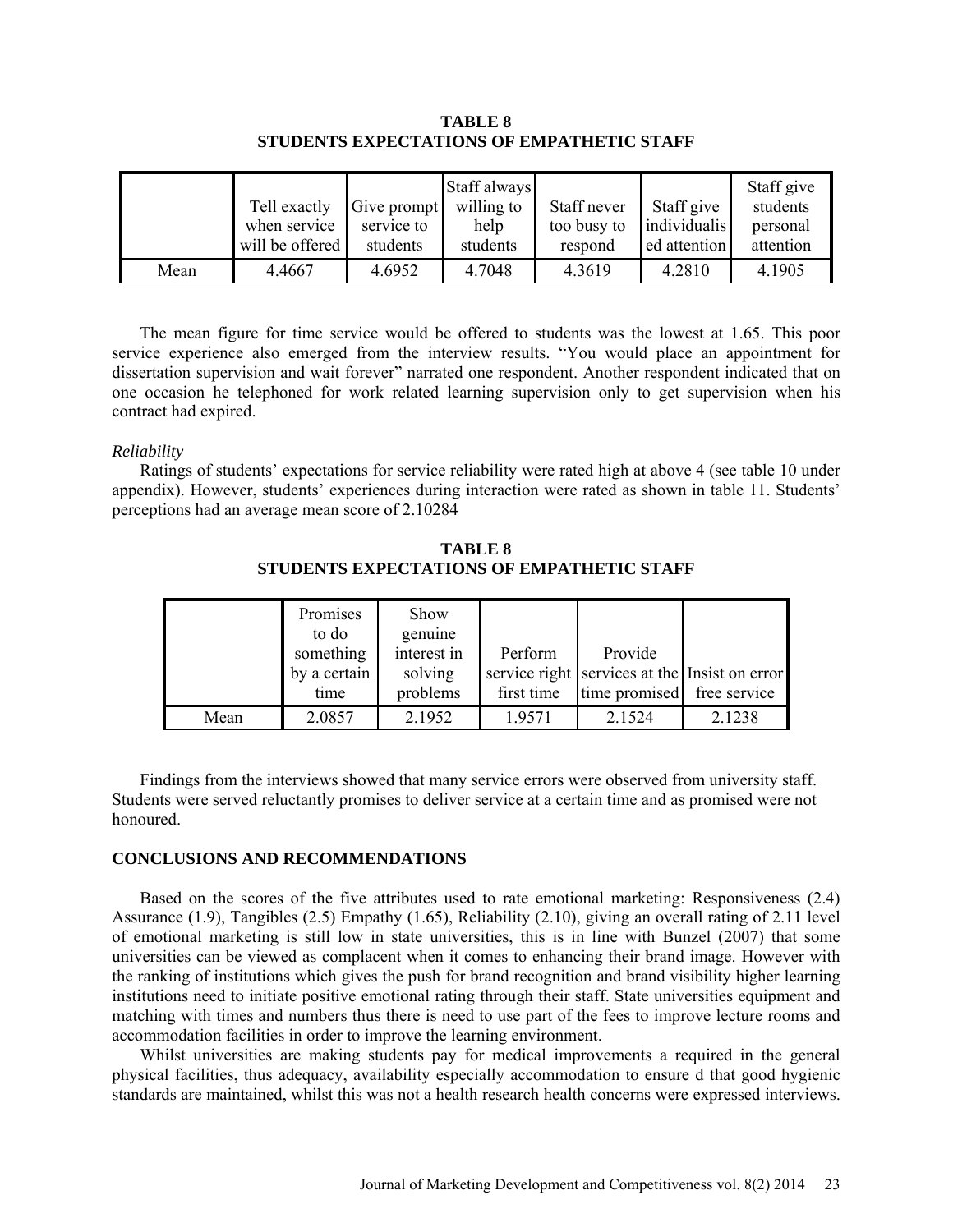It was concluded that communication was poor at some state universities resulting in students not getting service at the required or specified time.

The researchers recommend that

- Emotional marketing should be prioritised as advised by Oliva and Sterman (2001) who propose that service delivery depends heavily on employees' level of experience hence staff should be developed in this area.
- Tone of all staff need to be worked on as the tone affects the listener hence reducing the level of emotional marketing.
- The sense of caring should be found on all staff members, this might really need to be taught like in most service organisations.( banks , insurance companies do that )
- For staff to be confident in their service delivery continued self development is needed so that level of knowledge keeps improving this applies to both academic and non academic. Customer care refresher course would be very relevant to keep reminding all staff the importance of being good to students.
- Equipment and materials should meet global standards, this can be done through engaging the private sector for example a company can build and maintain a hall of residence or a block of lecture rooms.
- When accommodation is being allocated transparency should be exercised this can be done through an e learning soft ware which shows the available rooms and left after transacting.
- Communication should be improved through the use of all possible means, notices, e learning, and announcements.
- Workshops on the usage of e resources need to be frequent to ensure both staff and students keep abreast with trends.
- Students should also have a chance to communicate back for maybe through their e learning forum, through their class representatives and individually.
- Clear programmes and time tables need to be followed

# **REFERENCES**

- Binsardi, A. and Ekwulugo, F. (2003), "International marketing of British education: research on the students' perception and the UK market penetration", *Marketing Intelligence & Planning, Vol. 21 No. 5, pp. 318-27.*
- Churchill, G., A., and George, G. P. (1979). "Television and Interpersonal Influences on Adolescent Consumer Learning." Journal of Consumer Research 6 (2): 23-35.
- Foskett, N.H. and Hemsley-Brown, J.V. (2001), *Choosing Futures: Young People's Decision-making in Education, Training and Careers Markets,* Routledge/Falmer, London.
- Hemsley-Brown, J. and Sharp, C. (2003), "The use of research to improve professional practice: a systematic review of the literature 23", *Oxford Review of Education*, Vol. 29 No. 4, pp. 449-70.
- Ivy, J. (2001), "Higher education institution image: a correspondence analysis approach", *The International Journal of Educational Management*, Vol. 15 No. 6, pp. 276-82.
- Jongbloed, B. (2003), "Marketisation in higher education, Clarke's triangle and the essential ingredients of markets", *Higher Education Quarterly*, Vol. 57 No. 2, pp. 110-35.
- Kotler, P. and Fox, K.F.A. (1985), Strategic Marketing for Educational Institutions, Prentice-Hall, Upper Saddle River, NJ.
- Maringe, F. and Foskett, N.H. (2002), "Marketing university education: the South African experience", *Higher Education Review*, Vol. 34 No. 3, pp. 35-51.